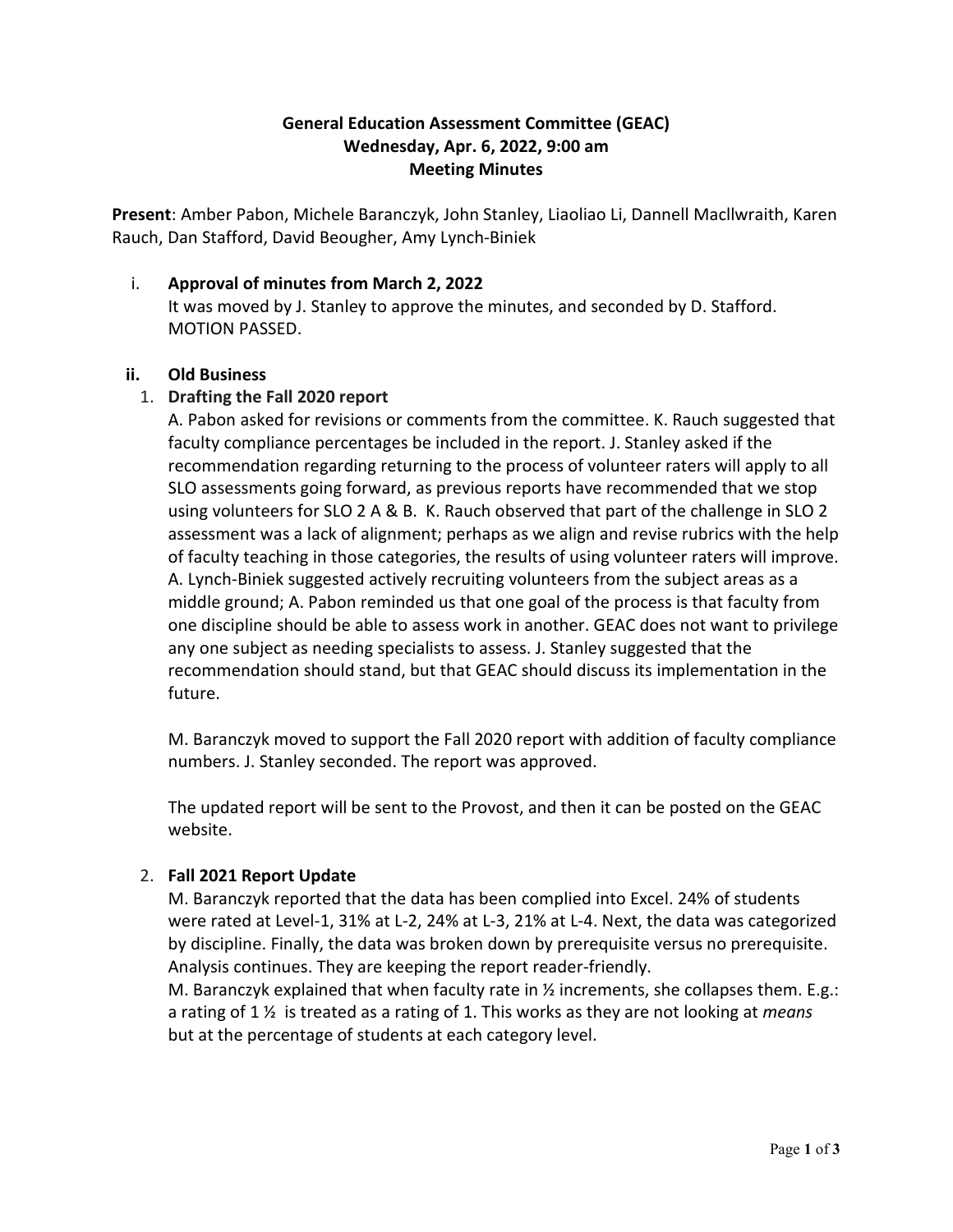### **3. Sharing Assessment Results.**

K. Rauch reminded the committee that the results must be shared with faculty beyond posting them to the GEAC website, so we need to think about how we will do that. Possibilities: the faculty Professional Development event on June 1-2 from CET; an event at the beginning of the semester; or the September or January Assessment Days. A. Pabon noted the value of making a presentation with a member of GEAC present to answer questions. A. Lynch-Biniek suggested using a Google form to take questions, alongside a recording of the presentation. GEAC can then post the answers on the website. D. Beougher suggested sending a link to the presentation and report in the Daily Brief as a means of further distribution.

A. Pabon recommended that a preview of the upcoming assessments and the assessment cycle is also provided to begin conversations. That can be discussed further at the May meeting.

## **4. Full Cycle Report Update from Stanley, Rauch, and Stafford.**

They have begun looking at recommendations from previous reports, commenting on progress made. They note that data and record retention needs to be improved, as some of the original raw data is missing; we have in some instances only the *reports* on the data. Stafford suggested using the intuitional repository in the library where Senate records are kept; he will discuss this option with Sue Czerny. Data needs to be both safe and accessible. The subcommittee will meet next week, and they hope to have a first draft by the May meeting.

### 5. **Data Collection and Storage**

This lead to a larger discussion of the need for better data collection and storage generally. Rauch explained that we need a way to collect and warehouse data more seamlessly, keeping workload in mind, so we can collect data every semester instead of every four years. Previous to 2021, actual printed documents were distributed to faculty raters; those materials are not archived centrally. Since 2021, we don't have access to the student documents, as we asked faculty to upload ratings only. We would like to both collect student documents digitally and store them in a centralized manner. Pabon explained that GEAC now collects data in OneDrive. Stanley suggested we look into SharePoint as an option. Labor will be needed to move and save old data.

### **iii. New Business: Planning for April 22 open session on SLO 6: Role of Values and Ethics**

The Fall 2022 Assessment will focus on SLO 2A - Scientific Inquiry, and SLO 2B - Quantitative Reasoning. A. Pabon explained that GEAC needs to make its processes more transparent and streamlined so that faculty understand it and can participate. She is working on some recommendations; send her ideas and she will share a draft of a plan.

K. Rauch offered that because the cycle is beginning for the second time, it's important to have revisions to the rubric; three years ago GEAC made a new one for SLO 2B; it was during a